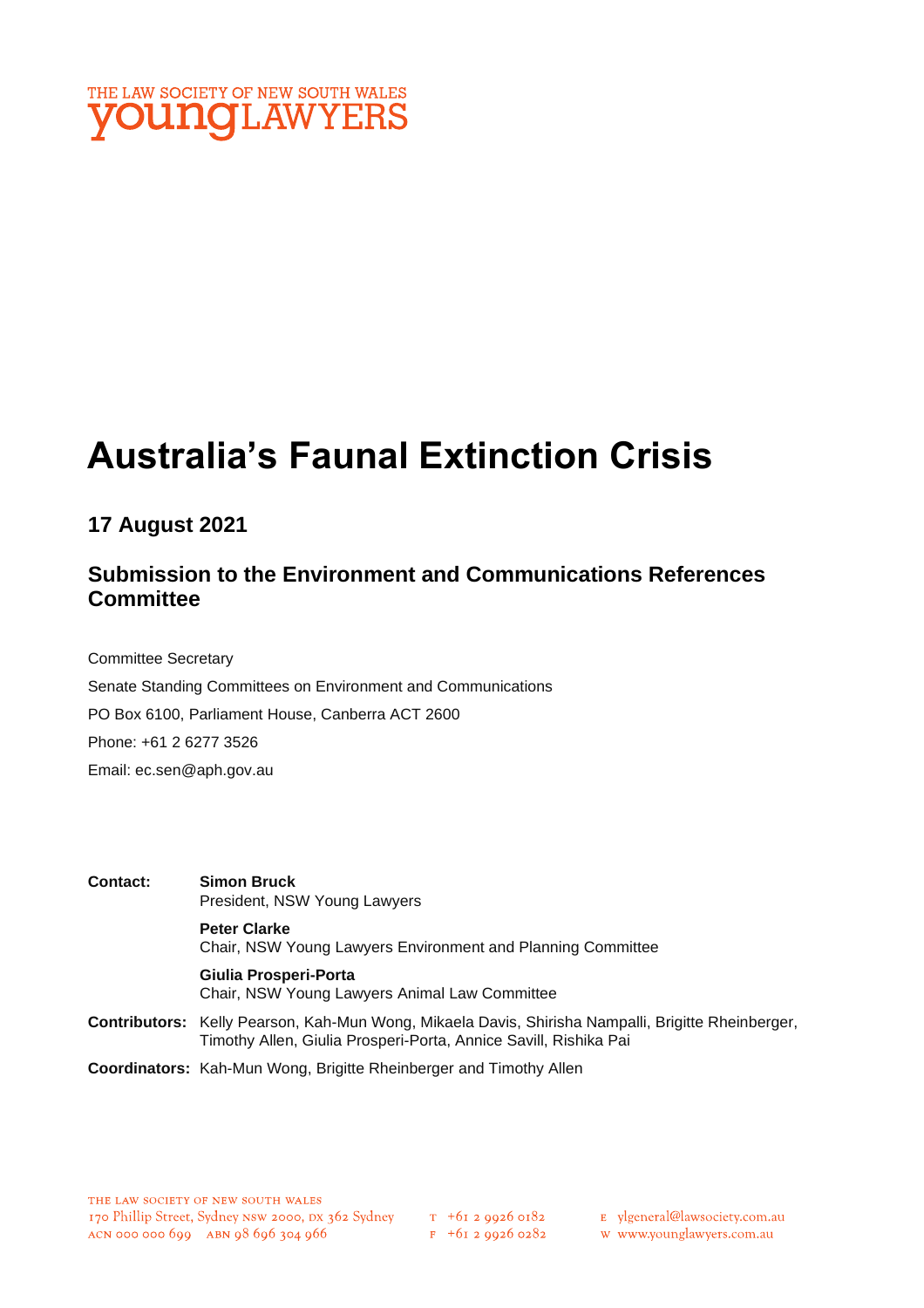

## The NSW Young Lawyers Environment and Planning Committee and Animal Law Committee (**Committees**) make the following submission in response to the inquiry into Australia's faunal extinction crisis.

## **NSW Young Lawyers**

NSW Young Lawyers is a division of The Law Society of New South Wales. NSW Young Lawyers supports practitioners in their professional and career development in numerous ways, including by encouraging active participation in its 15 separate committees, each dedicated to particular areas of practice. Membership is automatic for all NSW lawyers (solicitors and barristers) under 36 years and/or in their first five years of practice, as well as law students. NSW Young Lawyers currently has over 15,000 members.

NSW Young Lawyers accepts the science and wide-ranging effects of climate change, including as outlined by the United Nations Intergovernmental Panel on Climate Change in its leading expert reports. NSW Young Lawyers considers that Australia has the ability and a responsibility to rapidly reduce emissions and actively help to keep the world's emissions within its remaining 'carbon budget'.

NSW Young Lawyers recognises that there is a climate emergency, posing an unprecedented challenge for human rights and the rule of law. In order for there to be intergenerational equity and climate justice, as well as interspecies equity and ecological sustainability, the law needs to enable and require Australia to rapidly decrease CO<sup>2</sup> (and other greenhouse gas) emissions and to be legally accountable for their adverse contributions to the impacts of climate change.

The NSW Young Lawyers Environment and Planning Committee (**EP Committee**) comprises of a group of approximately 250 members interested in our natural and built environment. The EP Committee focuses on environmental and planning law issues, raising awareness in the profession and the community about developments in legislation, case law and policy. The EP Committee also concentrates on international environment and climate change laws and their impact within Australia.

The NSW Young Lawyers Animal Law Committee (**AL Committee**) comprises a group of over 400 members interested in animal protection laws regulating the treatment of animals. The AL Committee aims to raise awareness and provide education to the legal profession and wider community, while increasing understanding about the importance of protecting animals from abuse and neglect. A common theme amongst AL Committee members is a passion and desire to use their legal skills and the law to improve protections for animals.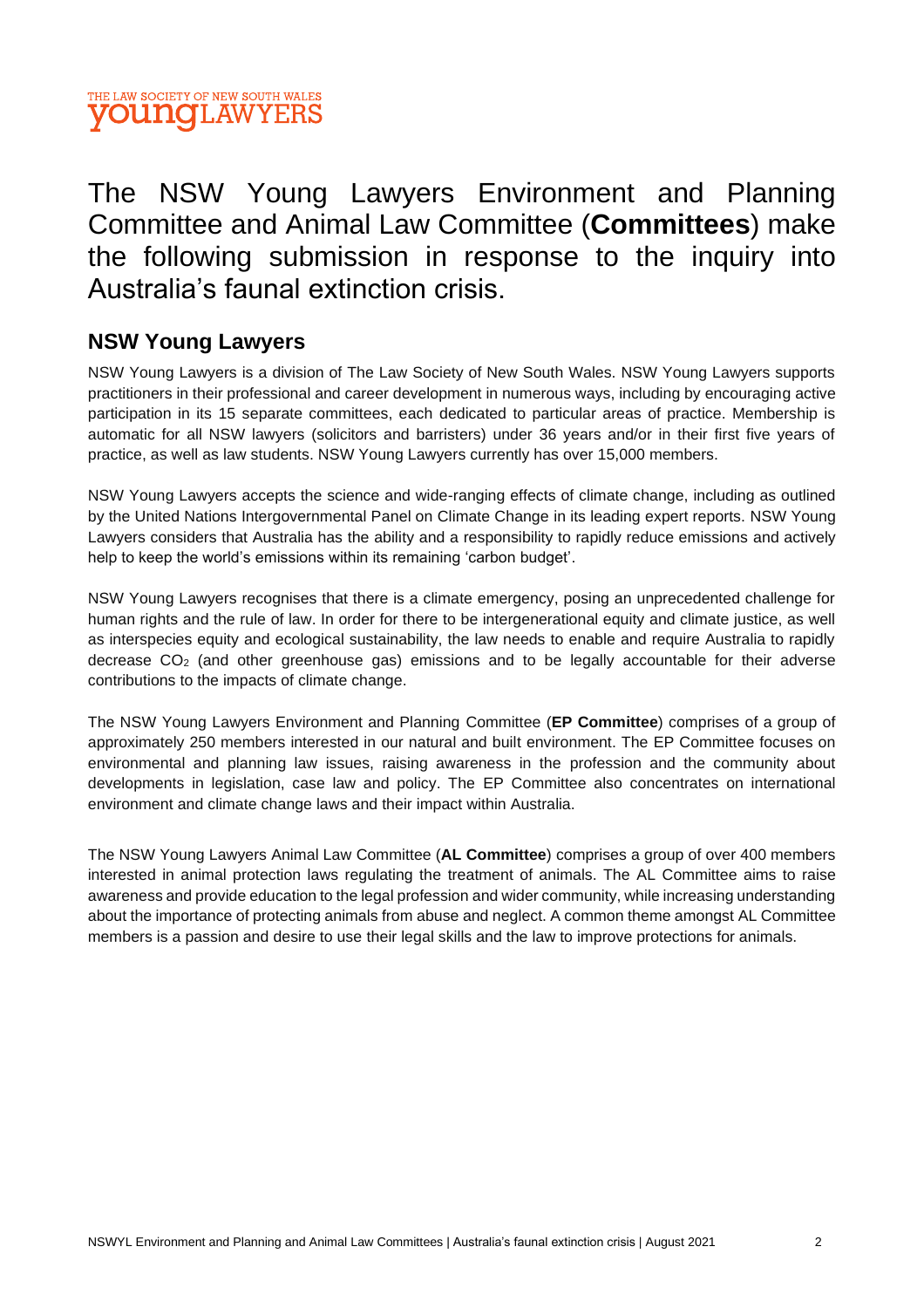

## **Summary of recommendations**

- 1. The EPBC Act be reformed in line with Recommendation 25 of the Independent Review to provide a statutory framework for strategic national plans, regional recovery plans and ecologically sustainable development plans. The amendments should include provisions to ensure that plans are required to be implemented, monitored and reported on. In line with Independent Review Recommendation 26, the Commonwealth should establish a dedicated and adequately funded program to develop and implement these plans.
- 2. Existing frameworks for private sector investment in habitat protection be reconsidered with a view to increasing incentives, allocating greater government funding and improving appeal to private investors.
- 3. The mechanisms providing for biodiversity offsets under the EPBC Act be reformed to ensure that the conservation of fauna (and biodiversity more broadly) is better served and remains the firm focus.
- 4. The Department of Agriculture, Water and the Environment utilise the mechanism to list critical habitat under section 207A of the EPBC Act to its fullest extent and adopt a tenure-blind approach to listing. Where critical habitat occurs on privately-owned land, consideration should be given to cooperative management options in line with recommendation 2.
- 5. The EPBC Act be reformed to make the designation of critical habitat faster in times of crisis.
- 6. Proposed National Environmental Standards contain requirements to partner with First Nations communities in environmental decision-making, (including recovery and threat abatement planning). A best practice guide should be developed to support these requirements.
- 7. In accordance with Recommendation 34 of the Independent Review, a monitoring and evaluation framework be created, and that it:
	- a. be mandatory, comprehensive, coherent, transparent and ongoing,
	- b. result in comprehensive publicly available information,
	- c. be used to evaluate and appropriately update current and future processes, policies and goals, and
	- d. include the requirement that an annual statement is prepared by the Ecologically Sustainable Development Committee to the Environment Minister and the Environment Assurance Commissioner.
- 8. An independent Commonwealth environmental regulator be established.
- 9. To the extent enforcement and compliance activities remain the responsibility of the Department of Agriculture, Water and the Environment, ensure that adequate funding and resources are provided to the Department.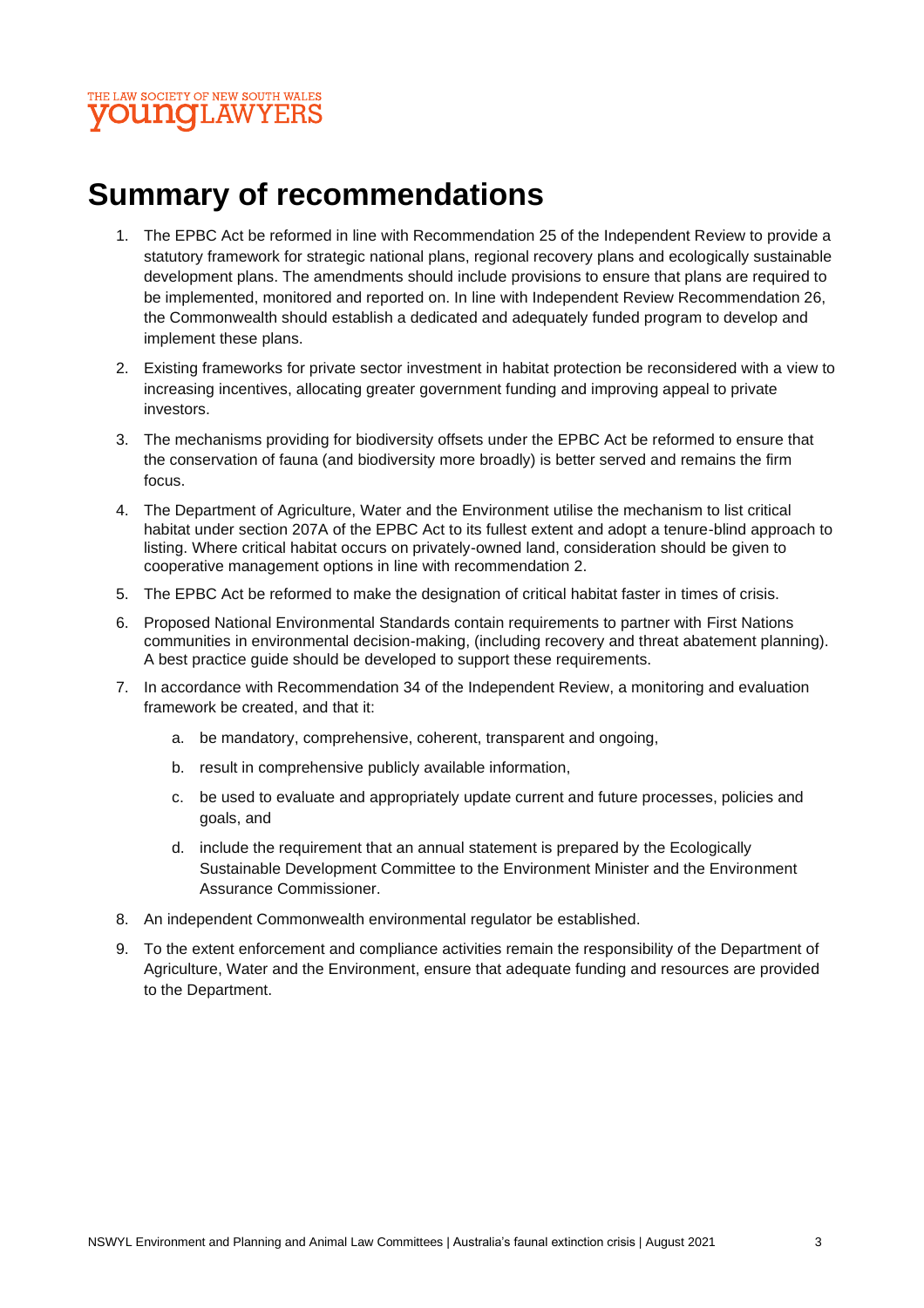#### THE LAW SOCIETY OF NEW SOUTH WALES **OUNOLAWYEI**

## **Introduction**

- 1. The Committees welcome the opportunity to make a submission in response to the inquiry into Australia's faunal extinction crisis.
- 2. Despite more than twenty years of national environmental regulation under the *Environment Protection and Biodiversity Conservation Act 1999* (Cth) (**EPBC Act**), Australia continues to have one of the world's worst records for the extinction and lack of protection for threatened fauna. Australia is ranked second (after Indonesia) in the world for ongoing biodiversity loss. As highlighted in the 2016 State of the Environment Report, 'Australia's biodiversity is under increased threat and has, overall continued to decline. Most jurisdictions consider the status of threatened species to be poor and the trend to be declining'. 2 The devastating effects of the 2019-2020 bushfire season, affecting an estimated 3 billion native vertebrae, <sup>3</sup> have called attention to the extreme vulnerability of native species in the face of changing fire regimes and compounding threats such as land clearing.
- 3. The Committees consider that the most recent second independent review of the EPBC Act dated October 2020 (**Independent Review**) presents an opportunity to implement a fundamental shift in our approach to protecting the nation's biodiversity. In this respect, the Senate Committee's findings in relation to this inquiry should complement and build on the recommendations of the Independent Review.
- 4. This submission responds to the following terms of reference:
	- **D.** The adequacy of Commonwealth environment laws, including, but not limited to the Environment Protection and Biodiversity Conservation Act 1999, in providing sufficient protections for threatened fauna and against key threatening processes.
	- **E.** The adequacy and effectiveness of protections for critical habitat for threatened fauna under the Environment Protection and Biodiversity Conservation Act 1999.
	- **G.** The use of traditional knowledge and management for threatened species recovery and other outcomes as well as opportunities to expand the use of traditional knowledge and management for conservation.
	- **K.** The adequacy of existing compliance mechanisms for enforcing Commonwealth environment law.

## **D. The adequacy of Commonwealth environment laws, including, but not limited to the** *Environment Protection and Biodiversity Conservation Act 1999***, in providing sufficient protections for threatened fauna and against key threatening processes.**

5. The EPBC Act is the main Commonwealth legislation that aims to protect threatened fauna. Section 3(2)(e)(i) provides that 'in order to achieve its objects, the Act enhances Australia's capacity to ensure

<sup>1</sup> Anthony Waldron et al, 'Reductions in global biodiversity loss predicted from conservation spending' (2017) *Nature* 5 51:364–367

<sup>2</sup> Ian Cresswell and Helen Murphy, *Australia State of the Environment 2016: Biodiversity* (Report, 2017), v

<sup>3</sup> LM van Eeden et al, *Impacts of the unprecedented 2019-2020 bushfires on Australian animals* (Report prepared for WWF Australia, November 2020)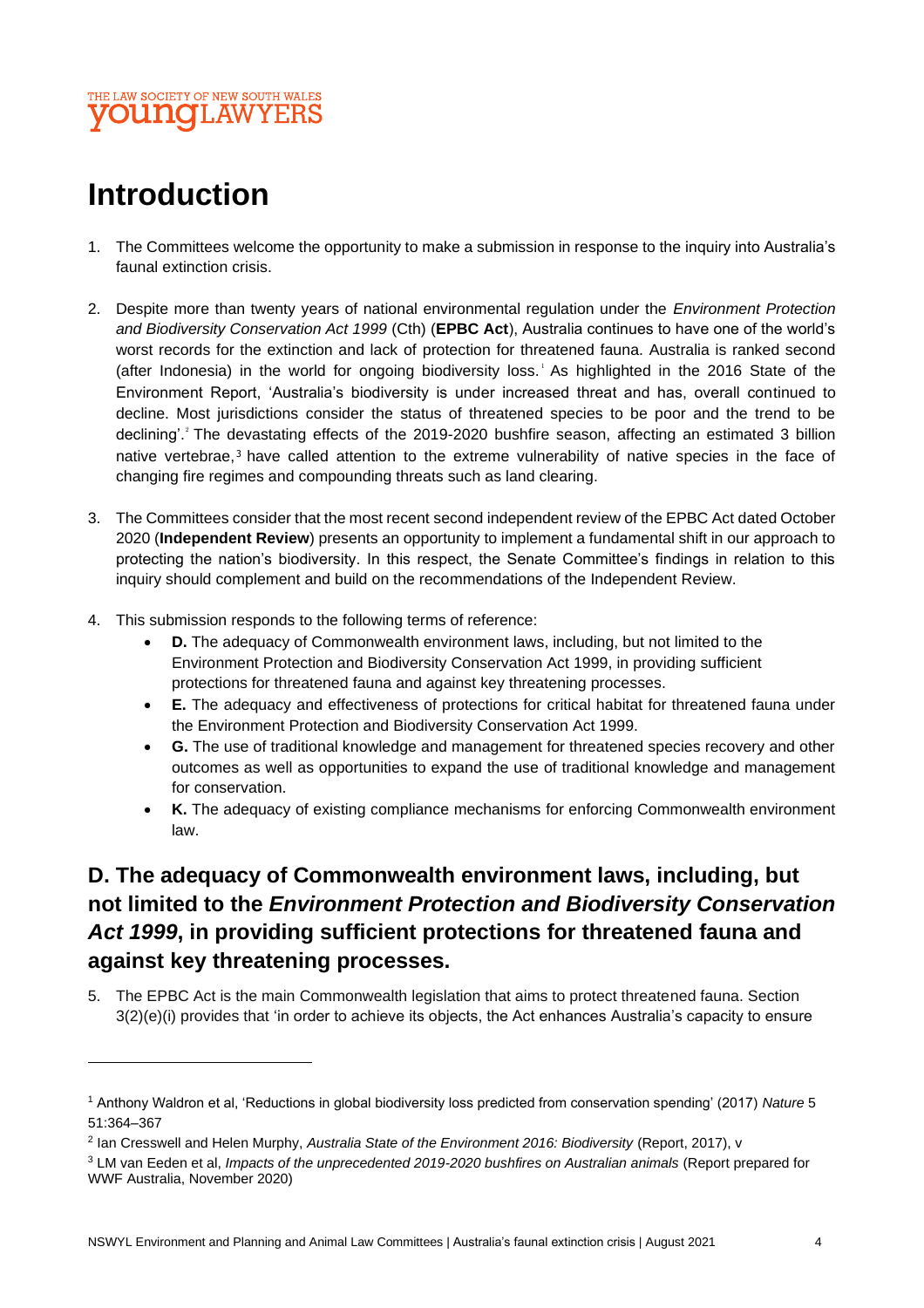

the conservation of its biodiversity by including provisions to protect native species (and in particular prevent the extinction and promote the recovery of threatened species).'

- 6. However, the Independent Review found that the Act has been largely ineffective at achieving this object. In particular, the Independent Review found that the threat status of species during the lifetime of the Act had generally deteriorated, with approximately four times more vulnerable-listed species showing declines in their threat status than those that have shown an improvement.<sup>4</sup>
- 7. One of the main deficiencies of the EPBC Act in regards to the protection of threatened species is the often piecemeal, remedial approach that fails to take consistent and proactive action to protect vulnerable fauna from emerging threats.
- 8. Apart from environmental assessments, the main mechanism under the EPBC Act for the protection of threatened species are recovery plans and conservation advices. The Act requires the Minister to ensure there is an approved conservation advice for all listed threatened species and ecological communities.<sup>5</sup> However, conservation advices are only required to set out information about possible recovery actions, without any particular plan for implementation.<sup>6</sup>
- 9. The Minister *may* make, adopt and implement a recovery plan for listed threatened fauna or flora. These plans set out the research and management actions necessary to prevent further decline of the relevant species and are required to be reviewed every five years. <sup>7</sup> Recovery plans are considered to be ineffective due to lack of scientific rigour, vagueness and limited responses to abate threats.<sup>8</sup> Rather than firm plans of action with reportable outcomes, recovery plans are treated as "guidance documents" without clear responsibility for implementation.<sup>9</sup> Commitment to utilising this mechanism is also patchy, with 170 recovery plans being overdue according to the timeframe set by the Act.<sup>10</sup> While there are funding sources such as the National Landcare Program or Threatened Species Recovery Fund that can be used to implement recovery plans, funding is often unreliable and short-term.<sup>11</sup>
- 10. Recovery plans and conservation advices only focus on one species, and have been criticised on the basis that conservation action does not consider the ecosystem and ecological processes as a whole.<sup>12</sup> The approach of listing a threatened species and making a recovery plan (which can be a very drawn out process) is reactive, and misses opportunities to address landscape-scale threats to the environment such as land-clearing and climate change.<sup>13</sup>

<sup>4</sup> Graeme Samuel, *Independent Review of the EPBC Act* (Final Report, October 2020) 40.

<sup>&</sup>lt;sup>5</sup> Environment Protection and Biodiversity Conservation Act 1999 (Cth) ('EPBC Act'), s 266B(1)

<sup>6</sup> *EPBC Act*, s266B(2) only requires the conservation advice to set out "information about what could appropriately be done to stop the decline of, or support the recovery of, the species or community"

<sup>7</sup> *EPBC Act*, s 170 and s 179(2)

<sup>&</sup>lt;sup>8</sup> Alejandro Ortego-Argueta, 'Evaluating recovery planning for threatened species in Australia', (PhD Thesis, University of Queensland, 2008) 28

<sup>9</sup> Evidence to Senate Environment and Communications Legislation Committee, Parliament of Australia, Canberra, 19 October 2020, 108 (Emma Campbell, First Assistant Secretary, Biodiversity Conservation Division, Department of Agriculture, Water and the Environment)

<sup>10</sup> Senate Standing Committee on Environment and Communications Legislation, Parliament of Australia, *2020-2021 Budget Estimates Hearing 19 October 2020*, Answers to Questions on Notice 57 - Obligations in relation to Recovery Plans (Department of Agriculture, Water and Environment, 13 December 2020)

[https://www.aph.gov.au/api/qon/downloadestimatesquestions/EstimatesQuestion-CommitteeId8-EstimatesRoundId9-](https://www.aph.gov.au/api/qon/downloadestimatesquestions/EstimatesQuestion-CommitteeId8-EstimatesRoundId9-PortfolioId32-QuestionNumber57) [PortfolioId32-QuestionNumber57](https://www.aph.gov.au/api/qon/downloadestimatesquestions/EstimatesQuestion-CommitteeId8-EstimatesRoundId9-PortfolioId32-QuestionNumber57)

<sup>&</sup>lt;sup>11</sup> Graeme Samuel, *Independent Review of the EPBC Act* (Final Report, October 2020) 128.

<sup>&</sup>lt;sup>12</sup> Alejandro Ortego-Argueta, 'Evaluating recovery planning for threatened species in Australia', (PhD Thesis, University of Queensland, 2008) 3

<sup>13</sup> Graeme Samuel, *Independent Review of the EPBC Act* (Final Report, October 2020) 17.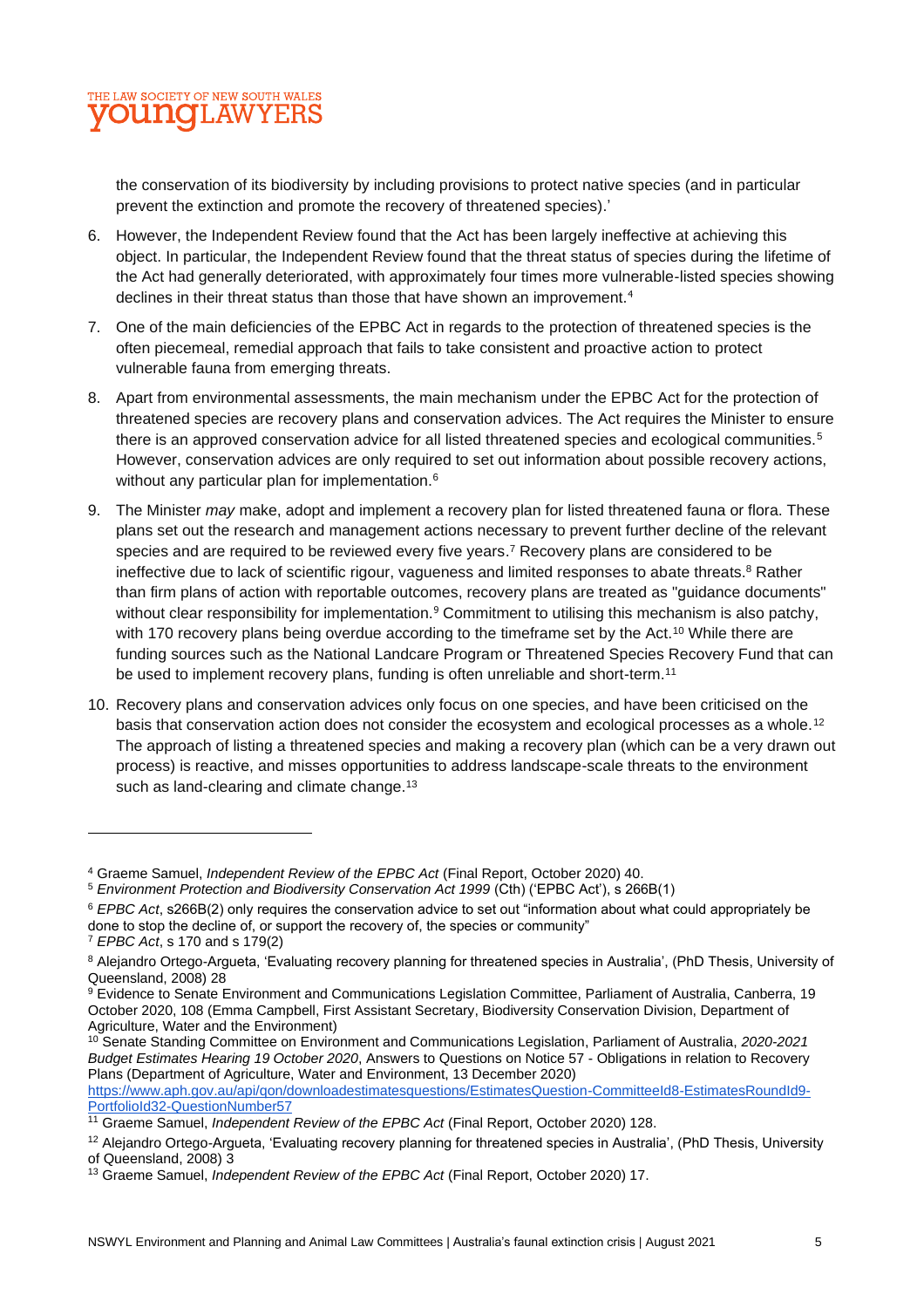## THE LAW SOCIETY OF NEW SOUTH WALES **VOUNG**LAWYEI

- 11. The Act provides for listing Key Threatening Processes and developing corresponding Threat Abatement Plans. <sup>14</sup> However, this mechanism has failed to achieve a strategic and coordinated approach to managing threats to biodiversity. The most recently listed Key Threatening Process dates to 2014, <sup>15</sup> and somewhat unfortunately, the nomination for "Fire regimes that cause biodiversity decline" has remained "under assessment" since 2008.<sup>16</sup> There is also no requirement for developing or implementing a Threat Abatement Plan once a Key Threatening Process has been listed. Of twenty-one listed Key Threatening Processes, only six have an up-to-date Threat Abatement Plan.<sup>17</sup>
- 12. Recommendations 25 and 26 of the Independent Review are fundamental reforms aimed at providing a framework for planning and intervention at multiple levels. Recommendation 25 suggests that the EPBC Act should be amended to provide a statutory basis for:
	- Strategic national plans: to set out a coordinated response to nationally pervasive issues and support preparedness for emerging or acute threats like the bushfires.
	- Regional recovery plans: to support the management of threats and address cumulative impacts at the landscape scale. This recognises that a more integrated approach to recovery planning is warranted, since many listed species and communities in a region rely on the same habitat and suffer from the same threats.
	- Ecologically sustainable development plans: to set clear rules to manage competing land uses and address environmental, economic, Indigenous and social priorities.<sup>18</sup>
- 13. All plans would be required to be consistent with the National Environmental Standards, (also proposed by the Independent Review). As an important corollary, Recommendation 26 proposes that the Commonwealth establish a dedicated program for developing and implementing these plans.<sup>19</sup>
- 14. The Committees support the recommendations of the Independent Review, as it is clear that the current approach to recovery planning is too ad hoc and there is no mechanism to ensure that plans are implemented, monitored and reported on. In addition to EPBC Act amendments, dedicated funding and a clear mechanism for cooperation with States and Territories will be crucial to ensure that plans are implemented and achieve their objectives.

**Recommendation 1: that the EPBC Act be reformed in line with Recommendation 25 of the Independent Review to provide a statutory framework for strategic national plans, regional recovery plans and ecologically sustainable development plans. The amendments should include provisions to ensure that plans are required to be implemented, monitored and reported on. In line with Recommendation 26, the Commonwealth should establish a dedicated and adequately funded program to develop and implement these plans.**

<sup>16</sup> Australian Government, Department of Agriculture, Water and Environment, 'Items currently under

<sup>19</sup> Ibid 137.

<sup>14</sup> *EPBC Act*, s 183 (listing of Key Threatening Processes) and ss 270A-271 (Threat Abatement Plans).

<sup>15</sup> Australian Government, Department of Agriculture, Water and Environment, 'Listed Key Threatening Processes', *Species Profle and Threats* (Database)<https://www.environment.gov.au/cgi-bin/sprat/public/publicgetkeythreats.pl>

assessment',*Species Profile and Threats* (Database)<https://www.environment.gov.au/sprat-public/action/report-fpal> <sup>17</sup> Graeme Samuel, *Independent Review of the EPBC Act* (Final Report, October 2020) 128.

<sup>18</sup> Ibid 129-134.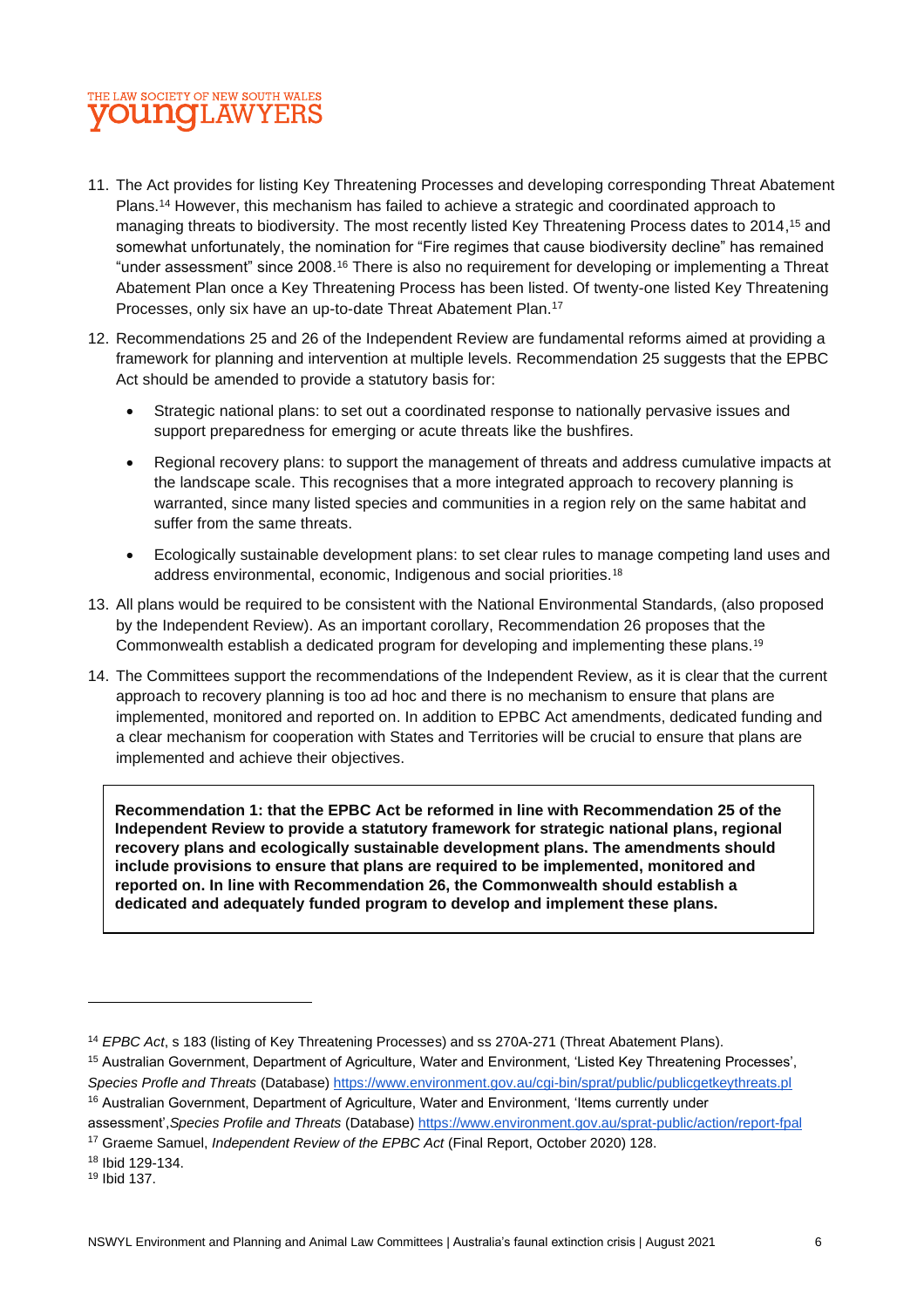### THE LAW SOCIETY OF NEW SOUTH WALES **OUNGLAWYE**

#### **Private sector investment**

- 15. The Committees support the observations made in the Final Report of the Independent Review (**Final Report**) that the current overall level and targeting of investment using public funds has been insufficient to deliver the broad restoration required to address habitat loss.<sup>20</sup> The predicted shortfall in restoration funding in Australia is \$10 billion annually, and it is unrealistic to expect public funding on its own to fund this level of investment.<sup>21</sup>
- 16. The Committees recommend that the government utilise and expand existing habitat conservation incentives to improve the protection of habitats for threatened fauna in several ways:
	- The government should expand existing options to landowners interested in being involved in conservation. For example, the Conservation Partners Program supports NSW landholders in voluntarily protecting and managing habitat for native plants and animals on their properties.<sup>22</sup> The Program includes conservation agreements, wildlife refuges, and other options that support conservation on private and public land.
	- Private conservation initiatives should be encouraged and expanded in Australia, as they can both alleviate some of the cost burden on the public sector and contribute to improved conservation outcomes. For example, the Australian Wildlife Conservancy has established a private sanctuary, Paruna Sanctuary, that connects two Western Australian national parks. Paruna Sanctuary acts as an ecological corridor and allows the movement of wildlife between the parks. $2<sup>3</sup>$
	- The government should provide funding and support to private, not-for-profit organisations, clubs and societies that have both public and private characteristics. For example, BirdLife Australia is a private, not-for-profit organisation that owns and manages several conservation reserves and is dedicated to protecting birds and their habitats.<sup>24</sup> A membership fee provides members with unlimited access rights to the reserves and the opportunity to experience a range of conservation values<sup>25</sup>
- 17. Accordingly, the Committees submit that governments should dedicate funding to stimulate the private supply of conservation services. Private sector participation can bring in additional resources (including capital), additional expertise (including innovations in management) and may also be more cost-effective than public sector provision. The private sector can also display a greater willingness to take risks and it has a general ability to make decisions and therefore take action more quickly than the public sector.
- 18. Competition can assist conservation by providing downward pressure on private sector costs and the prices paid by consumers — for example, through improved labour management, more disciplined use of capital and more focused conservation efforts.<sup>26</sup>

<sup>20</sup> Graeme Samuel AC, *Independent Review of the EPBC Act* (Final Report, October 2020) 20.

<sup>21</sup> Graeme Samuel AC, *Independent Review of the EPBC Act* (Final Report, October 2020) 142.

<sup>&</sup>lt;sup>22</sup> NSW Department of Planning, Industry and Environment, 'Conservation Partners Program' [<https://www.environment.nsw.gov.au/cpp/conservationpartners.htm>](https://www.environment.nsw.gov.au/cpp/conservationpartners.htm).

<sup>&</sup>lt;sup>23</sup> Productivity Commission, 'Harnessing Private Sector Conservation of Biodiversity' (Commission Research Paper 2001) 14.

<sup>&</sup>lt;sup>24</sup> BirdLife Australia, 'Who We Are' [<https://birdlife.org.au/who-we-are>](https://birdlife.org.au/who-we-are).

<sup>&</sup>lt;sup>25</sup> Productivity Commission, "Harnessing Private Sector Conservation of Biodiversity' (Commission Research Paper 2001) 10.

<sup>&</sup>lt;sup>26</sup> Productivity Commission, "Harnessing Private Sector Conservation of Biodiversity' (Commission Research Paper 2001) 15.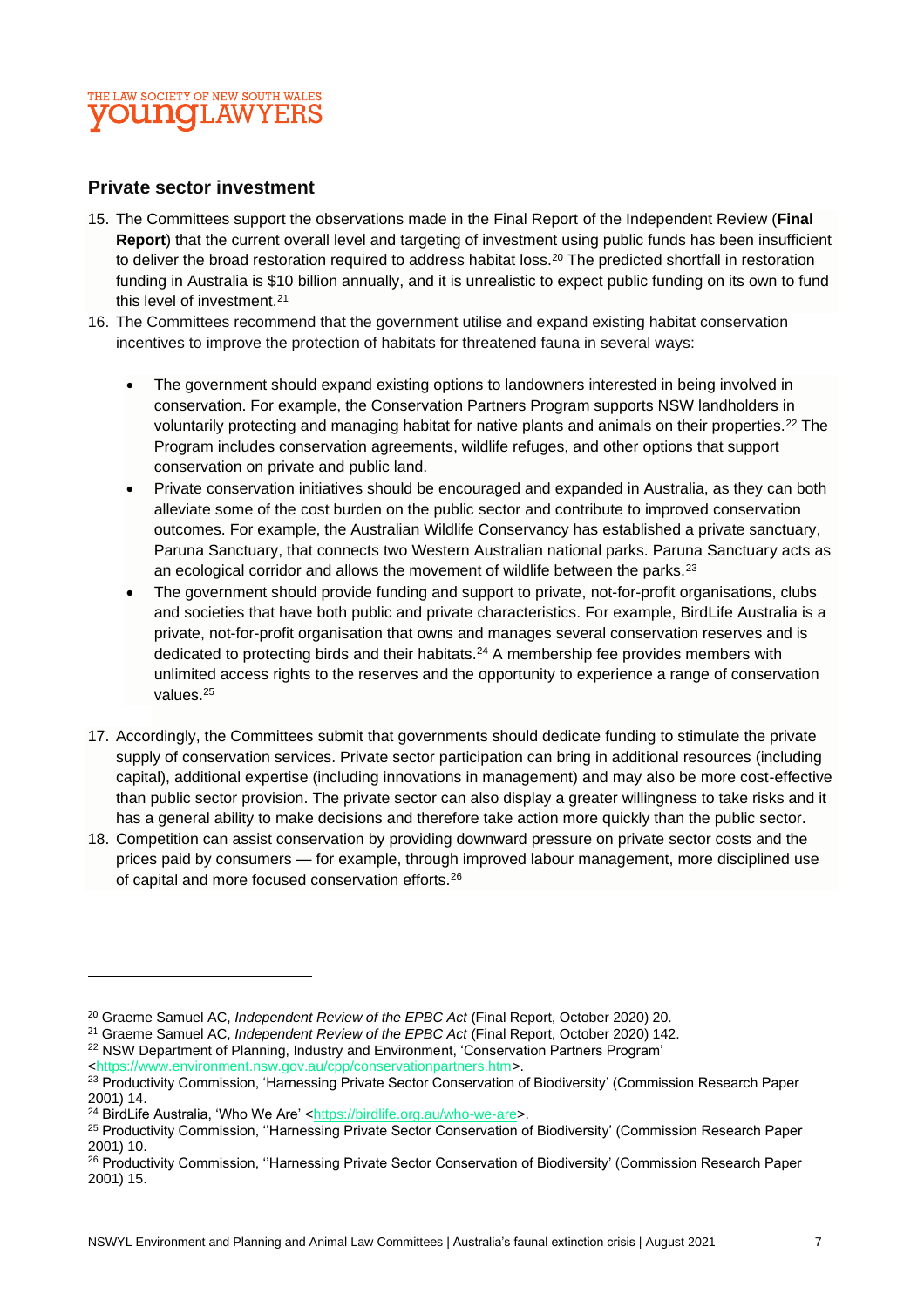#### THE LAW SOCIETY OF NEW SOUTH WALES **OUNG**LAWYEI

**Recommendation 2: That existing frameworks for private sector investment in habitat protection be reconsidered with a view to increasing incentives, allocating greater government funding and improving appeal to private investors.**

#### **Biodiversity offsets**

- 19. The Committees submit that Recommendation 27 of the Final Report be followed and the biodiversity regime under the EPBC Act be improved. This can be achieved by way of amendment or standalone legislation.
- 20. While offsets are intended to be available as a last resort for reducing environmental impacts (including impacts on fauna), $27$  this is not the case in practice. Instead, as the Final Report outlines, it is being used as a negotiable, flexible tool rather than a clear, committed mechanism for avoiding adverse project impacts.
- 21. More concerning, though, is the lack of suitability displayed in the offsetting process. While a like-for-like approach is suggested by that process, there is a lack of scientific veracity and legislative specificity in the way in which certain areas are considered to be offsets for others.<sup>28</sup> Not only this, but the *quality* of offsets is often also lacking; low quality habitat or habitat that is at no risk of being developed is an illfitting substitute for high quality habitat in a sought-after area.<sup>29</sup>
- 22. The Committees submit that a stronger demonstration of biodiversity value and offset suitability ought to be demonstrated by proponents, including at the development application stage if an offset is contemplated. This would represent a shift away from some of the concerning themes in the existing regime geared at 'streamlining' offsets or increasing ease for developers seeking to expedite project approvals – see, for example, the availability of the option to draw on existing, adjoining offsets to improve the asserted biodiversity value of a new one by focusing on the expanded, consolidated area or the extent of a newly formed corridor rather than the integrity of the new offset itself.<sup>30</sup>
- 23. The Committees also echo a point previously made by the Environmental Defenders Office on the issue – that "no biodiversity offsets should be available for critical habitat **due to its essential role in preventing extinction**" (**emphasis added**).<sup>31</sup>
- 24. Longer-term consideration and management of offsets, where adopted, is also required. Perpetual protection<sup>32</sup> of an offset is necessary in order for the offsets program to have any meaningful impact. Further, 'offsetting an offset' – that is, seeking to develop an area already used as an offset and

<sup>27</sup> Environmental Defenders Office, *The Independent Review of the EPBC Act – Response to Discussion Paper: A*  summary for the community (February 2020) p 29 [<https://www.edo.org.au/wp-content/uploads/2020/02/200221-EPBC-](https://www.edo.org.au/wp-content/uploads/2020/02/200221-EPBC-Act-Review-Discussion-Paper-Responses-EDO-Communtity-Guide.pdf)[Act-Review-Discussion-Paper-Responses-EDO-Communtity-Guide.pdf>](https://www.edo.org.au/wp-content/uploads/2020/02/200221-EPBC-Act-Review-Discussion-Paper-Responses-EDO-Communtity-Guide.pdf).

 $28$  Ibid.

<sup>29</sup> Graeme Samuel, *Independent Review of the EPBC Act* (Final Report, October 2020) ch 8.3.1.

<sup>30</sup> Commonwealth Department of the Environment and Energy, *Policy statement: Advanced environmental offsets under the Environment Protection and Biodiversity Conservation Act 1999* (September 2017) p2 < https://www.environment.gov.au/system/files/resources/4f43c926-4b92-4e87-99ce-e44dbe132f6b/files/advanced-offsets-

policy-statement.pdf>.

<sup>31</sup> Environmental Defenders Office, *The Independent Review of the EPBC Act – Response to Discussion Paper: A*  summary for the community (February 2020) p 16 [<https://www.edo.org.au/wp-content/uploads/2020/02/200221-EPBC-](https://www.edo.org.au/wp-content/uploads/2020/02/200221-EPBC-Act-Review-Discussion-Paper-Responses-EDO-Communtity-Guide.pdf)[Act-Review-Discussion-Paper-Responses-EDO-Communtity-Guide.pdf>](https://www.edo.org.au/wp-content/uploads/2020/02/200221-EPBC-Act-Review-Discussion-Paper-Responses-EDO-Communtity-Guide.pdf).  $32$  Ibid at 29.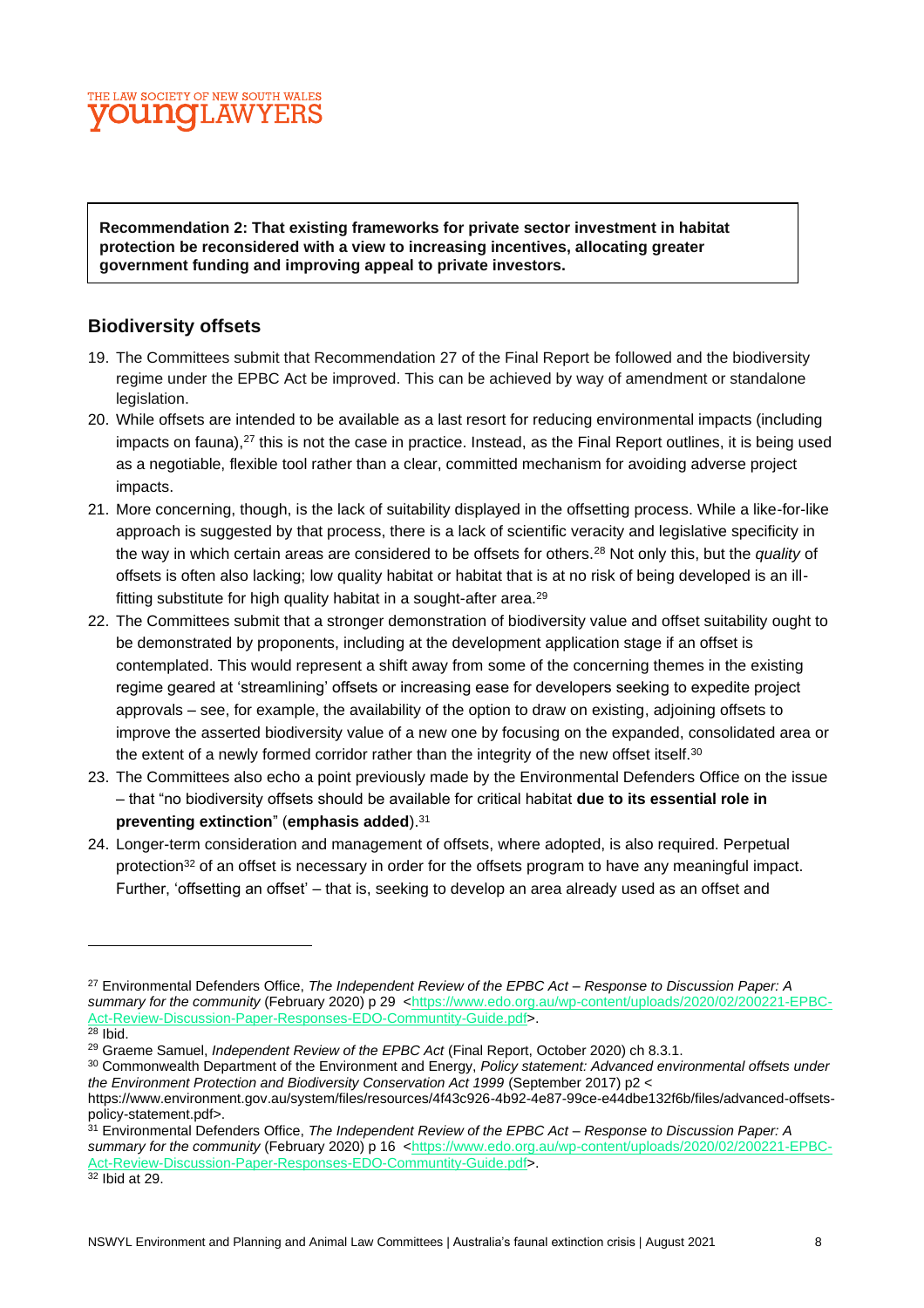

proposing a further offset in substitute – ought to be explicitly prohibited. Offsetting an offset is simply depleting habitat.

- 25. The Final Report has suggested, and the Committees support, the use of time-bounded milestones on offsets as a means of helping to ensure that offset commitments do not simply fade away, particularly in the case of restoration offsets. This is also a tool for avoiding practically unrealistic long-term rehabilitative and/or restorative offset proposals, which are a particular concern in relation to mining projects.<sup>33</sup>
- 26. As an aside, the Committees also note that the above issues are not likely to be addressed by delegation to the states, where offsetting problems have also prevailed.<sup>34</sup>

**Recommendation 3: That the mechanisms providing for biodiversity offsets under the EPBC Act be reformed to ensure that the conservation of fauna (and biodiversity more broadly) is better served and remains the firm focus.**

## **E. The adequacy and effectiveness of protections for critical habitat for threatened fauna under the Environment Protection and Biodiversity Conservation Act 1999.**

#### **Critical habitat provisions in the EPBC Act must be reformed to have a wider and simpler application.**

- 27. Habitat loss is a key concern when considering the protection of threatened species and is only exacerbated by pressures such as climate change.<sup>35</sup> Considering the importance of habitat preservation, it is integral that the legal framework which supports such preservation is effective and adequate for its purposes, taking into account imminent threats to threatened species.
- 28. "Critical habitat" is defined as '[h]abitat listed in the register in relation to a species of ecological community is *critical habitat* for the species or ecological community'.<sup>36</sup>
- 29. As at the date of this submission, only five areas are identified on the Register of Critical Habitat<sup>37</sup> which suggests that the relevant provisions of the EPBC Act are under-utilised.<sup>38</sup>

[https://www.theguardian.com/environment/2021/apr/17/we-need-to-change-the-scheme-calls-for-multiple-investigations](https://www.theguardian.com/environment/2021/apr/17/we-need-to-change-the-scheme-calls-for-multiple-investigations-into-40m-gain-from-nsw-environmental-offsets)[into-40m-gain-from-nsw-environmental-offsets>](https://www.theguardian.com/environment/2021/apr/17/we-need-to-change-the-scheme-calls-for-multiple-investigations-into-40m-gain-from-nsw-environmental-offsets) and Nature Conservation Council, *Government must refer biodiversity offsets scandal to ICAC and review the whole system* (Media release, 16 April 2021) < [https://www.nature.org.au/media](https://www.nature.org.au/media-releases/2021/04/government-must-refer-biodiversity-offsets-scandal-to-icac-and-review-the-whole-system/)[releases/2021/04/government-must-refer-biodiversity-offsets-scandal-to-icac-and-review-the-whole-system/>](https://www.nature.org.au/media-releases/2021/04/government-must-refer-biodiversity-offsets-scandal-to-icac-and-review-the-whole-system/).

<sup>33</sup> Walmsley, Rachel, Environmental Defenders Office, *Endorsing extinction is not a 'minor' admin task* (14 November 2019) < [https://www.edo.org.au/publication/endorsing-extinction-is-not-a-minor-admin-task/>](https://www.edo.org.au/publication/endorsing-extinction-is-not-a-minor-admin-task/).

 $34$  see, for example, in NSW - Cox, Lisa, "We need to change the scheme'; calls for multiple investigations into \$40m gain from NSW environmental offsets' *The Guardian (online)* (17 April 2021 <

<sup>35</sup> Phillipa McCormack, 'Biodiversity Conservation Law and Climate Change Adaptation' (2018) 92 *Australian Law Journal* 841, 841; Graeme Samuel AC, *Independent Review of the EPBC Act* (Final Report, October 2020) 41. <sup>36</sup> *EPBC Act* s 207A(4).

<sup>37</sup> Department of Agriculture, Water and the Environment, 'Register of Critical Habitat', *Species Profile and Threats Database* (Register) <https://www.environment.gov.au/cgi-bin/sprat/public/publicregisterofcriticalhabitat.pl>. <sup>38</sup> Environment and Communications References Committee, Parliament of Australia, *Effectiveness of Threatened Species and Ecological Communities' Protection in Australia* (Report, August 2013) 5.3.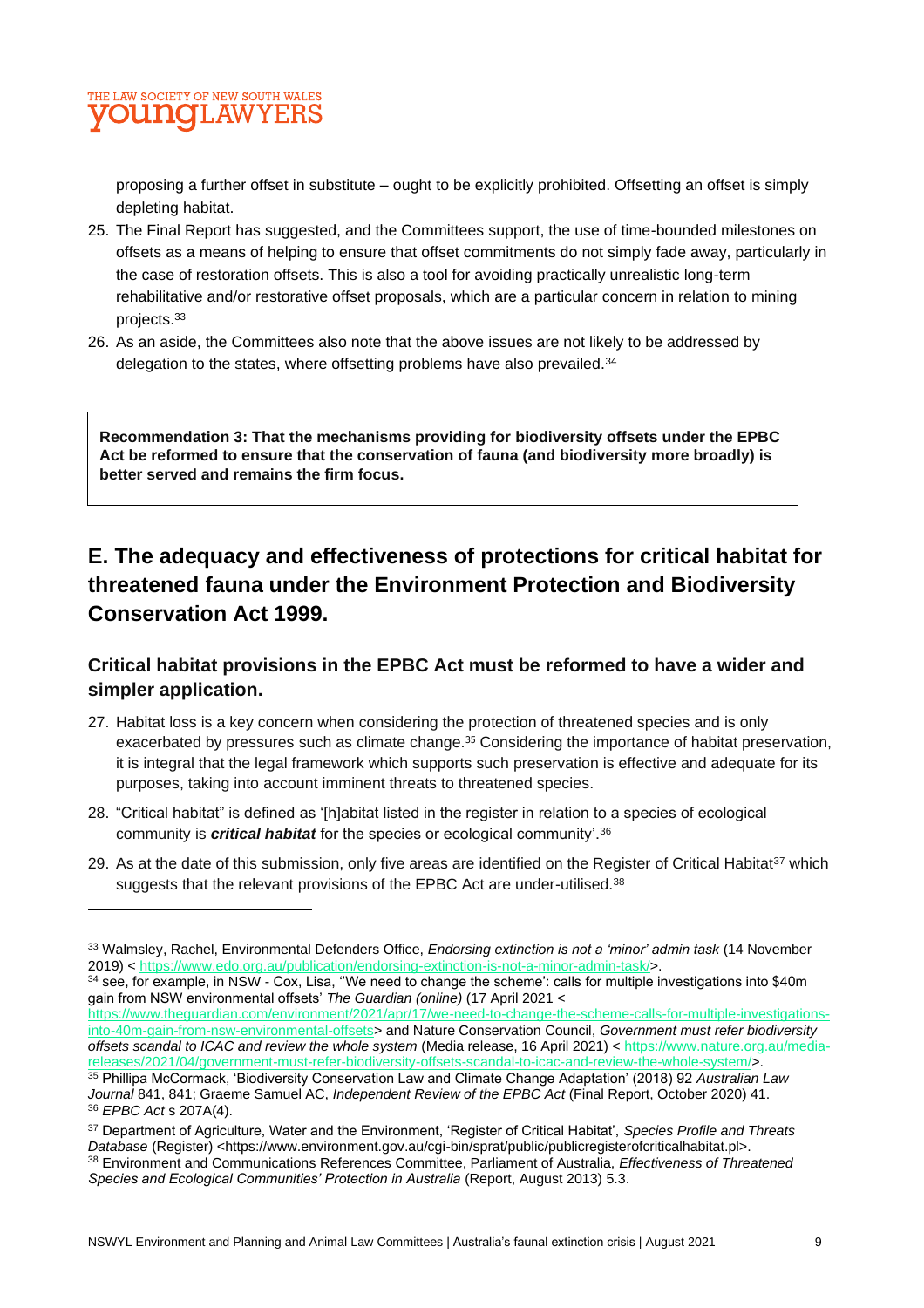

- 30. Similarly, in New South Wales, only four areas have been declared<sup>39</sup> as "Areas of Outstanding Biodiversity Value".<sup>40</sup> State and Territory legislation has the opportunity to protect habitats that do not fall within Commonwealth land, however it seems that such legislation has made little progress in doing so.<sup>41</sup>
- 31. The under-utilisation of critical habitat registers on both the State and Federal levels signifies that the current legislation is not effectively protecting critical habitat or preventing its loss.
- 32. Under the EPBC Act, it is possible to register areas of critical habitat on land held by private landowners as well as on Commonwealth land.<sup>42</sup> However, a person only commits an offence for destruction of

**Recommendation 4: That the Department of Agriculture, Water and the Environment utilise the mechanism to list critical habitat under s 207A of the EPBC Act to its fullest extent and adopt a tenure-blind approach to listing. Where critical habitat occurs on privately-owned land, consideration should be given to cooperative management options in line with recommendation 2.**

critical habitat if that destruction occurs on Commonwealth land.<sup>43</sup> There are no provisions in the EPBC Act that provide protection or trigger management activities in respect of critical habitat on land not owned by the Commonwealth. In turn, the perceived lack of conservation benefit may be influencing decisions not to list critical habitat occurring on private land.<sup>44</sup> The Committees consider this application to be too restrictive and ineffective. Ideally, critical habitat provisions would apply across all types of land, regardless of ownership<sup>45</sup> in order to ensure the protection of threatened species. At a minimum, a tenure-blind approach to registering critical habitat needs to be adopted to allow the register to show a complete picture and ensure that this can be considered effectively in decision-making. Reforms could also be considered to set out the consequences where critical habitat is declared on private land. For example, the EPBC Act could be amended such that listing critical habitat on private land would trigger obligations on the Commonwealth to cooperate with landholders in line with Recommendation 2 of this submission. This will clearly require the coordination of States and Territories and also consideration of how this will affect private landowners.

33. The Committees also consider that the criteria and process for declaring critical habitat is too complex. It does not allow for rapid designation in times of crisis<sup>46</sup> when the protection of habitat is at its most vital.

<sup>43</sup> *EPBC Act* s 207B(1)(c); Environment and Communications References Committee, Parliament of Australia, *Effectiveness of Threatened Species and Ecological Communities' Protection in Australia* (Report, August 2013) 5.3. <sup>44</sup> James A Fitzsimmons, 'Urgent Need to Use and Reform Critical Habitat Listing in Australian Legislation in Response to the Extensive 2019-2020 Bushfires' (2020) 37 *Environmental Planning and Law Journal* 143, 150. Conservation benefit is a mandatory consideration in the decision to list critical habitat under *EPBC Act* s 207A(1A).

<sup>&</sup>lt;sup>39</sup> Department of Planning, Industry and Environment, 'Area of Outstanding Biodiversity Value Declarations in New South Wales', *Area of Outstanding Biodiversity Value Register* (Register, 23 June 2020)

<sup>&</sup>lt;https://www.environment.nsw.gov.au/topics/animals-and-plants/biodiversity/areas-of-outstanding-biodiversityvalue/area-of-outstanding-biodiversity-value-register>.

<sup>40</sup> See *Biodiversity Conservation Act 2016* (NSW), Part 3; *Biodiversity Conservation Regulation 2017* (NSW), Part 3. <sup>41</sup> Environment and Communications References Committee (n 4) 5.3; James A Fitzsimmons, 'Urgent Need to Use and Reform Critical Habitat Listing in Australian Legislation in Response to the Extensive 2019-2020 Bushfires' (2020) 37 *Environmental Planning and Law Journal* 143, 149.

<sup>42</sup> *EPBC Act* s 207A. *Environment Protection and Biodiversity Conservation Regulations 2000*, s 7.09(3)(b) requires the Minister to be satisfied that reasonable steps have been taken to consult with the owner of the property.

<sup>45</sup> James A Fitzsimmons, 'Urgent Need to Use and Reform Critical Habitat Listing in Australian Legislation in Response to the Extensive 2019-2020 Bushfires' (2020) 37 *Environmental Planning and Law Journal* 143, 151. <sup>46</sup> See Ibid.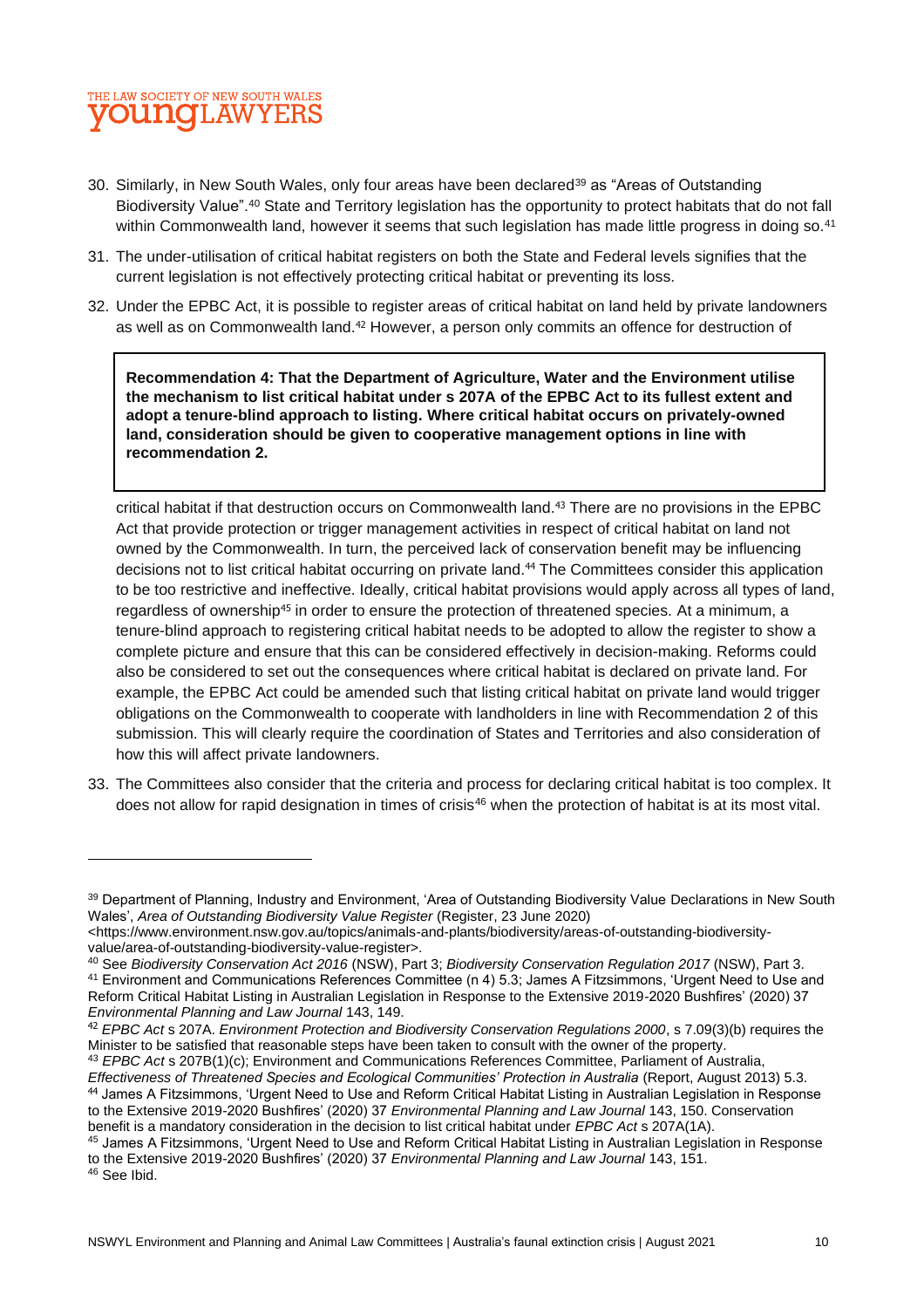## THE LAW SOCIETY OF NEW SOUTH WALES **VOUNOLAWYEI**

- 34. The EPBC Act should be reformed to include a "fast-track" designation process in an emergency so that habitat of threatened species is not destroyed due to bureaucracy.
- 35. By way of example, the Commonwealth and NSW public health legislation contains provisions that grant powers to make regulations and orders in times of crisis. Commonwealth regulations in relation to the Covid-19 crisis, such as the overseas travel ban and enforced quarantine for returned travelers, is facilitated under the *Biosecurity Act 2015* (Cth). Section 475 of the *Biosecurity Act* allows the Governor-General to declare that a "human biosecurity emergency exists". Further, s 477 provides that the health minister may "determine emergency requirements during a human biosecurity emergency period".
- 36. Similarly in NSW, The *Public Health Act 2010*, affords the health minister the power to enforce regulations including mandatory mask-wearing, restrictions on public gatherings and the closure of businesses. Under s 7 of the *Public Health Act*, if the heath minister "considers on reasonable grounds" that a situation is likely to risk public health, the minister may "declare any part of the State to be a public health risk area and, in that event, enforce orders the Minister considers necessary to reduce or remove the risk, segregate or isolate inhabitants of the area, and conditionally permit, or prevent access to the area."
- 37. The Committees submit that the devastating impacts of the 2019-2020 NSW bushfire season on native species highlight that it is essential for Australia's primary environmental statute to include a similar mechanism that provides for swift responses in environmental emergencies – including for the designation of critical habitat - to mitigate harm on the habitat of threatened species.

**Recommendation 5: that the EPBC Act be reformed to make the designation of critical habitat faster in times of crisis.**

38. The recommendations above may increase the use of the critical habitat register which could have the effect of improving threatened species.<sup>47</sup> The Committees believe that the critical habitat register can allow for the effective protection of critical habitat, however its under-utilisation signifies that reform of the EPBC Act is required for it to reach its full potential.

## **G. The use of traditional knowledge and management for threatened species recovery and other outcomes as well as opportunities to expand the use of traditional knowledge and management for conservation.**

#### **The value of traditional knowledge in environmental conservation**

39. Traditional knowledge and management play a vital role in effective threatened species recovery and environmental conservation. Better outcomes are achieved when Indigenous traditional knowledge is valued. Research has found that lands managed by First Nations peoples have higher levels of

<sup>47</sup> Ibid 150.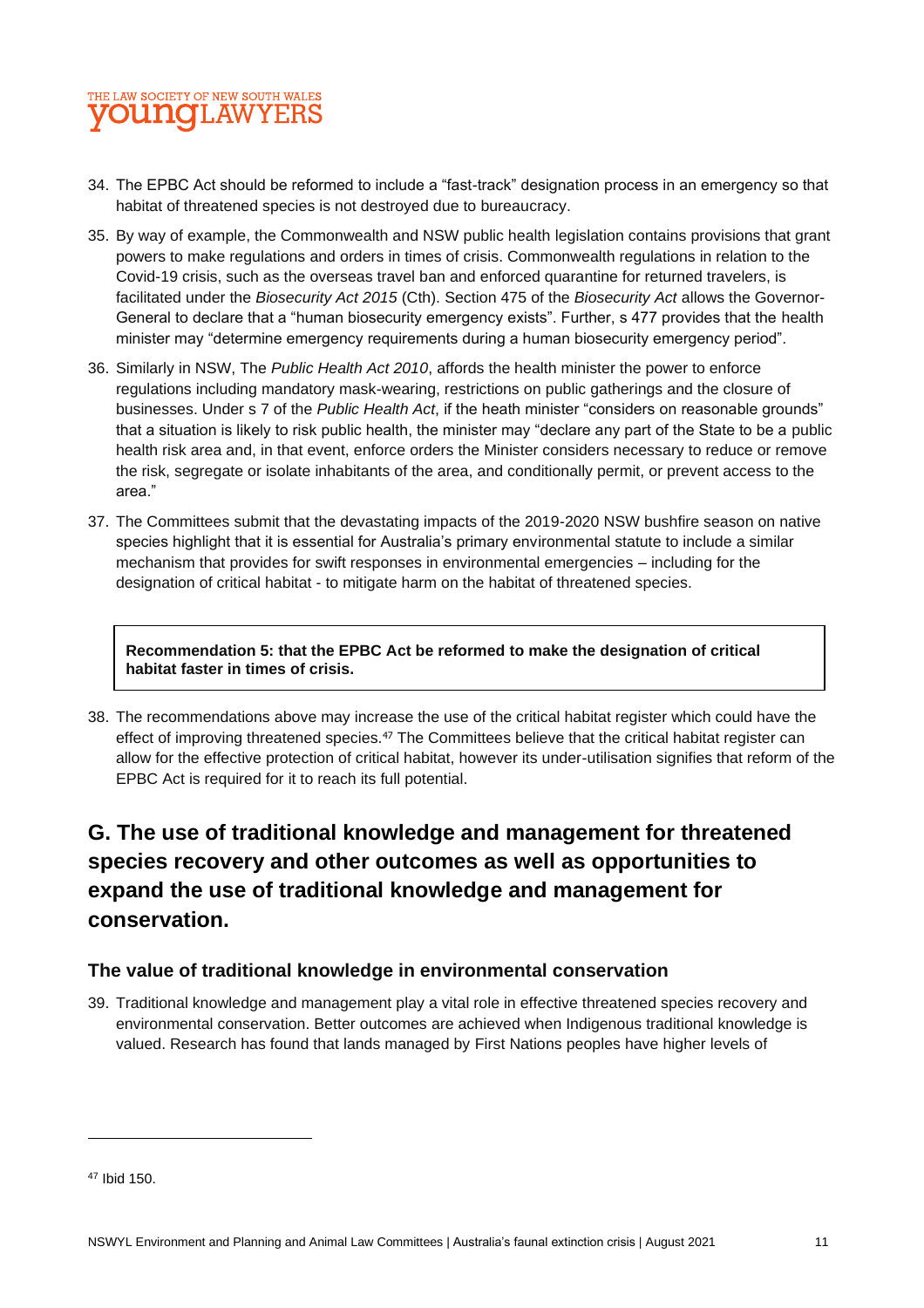

biodiversity<sup>48</sup> and noticeably less biodiversity loss.<sup>49</sup> Indigenous led or co-led conservation approaches also result in better environmental and social outcomes<sup>50</sup> as Indigenous traditional knowledge takes a holistic view of the interconnected nature of ecosystems and includes generations of complex, detailed and longitudinal ecological knowledge.<sup>51</sup> It is highly valuable in understanding long term trends.<sup>52</sup> The inclusion of this knowledge enables more comprehensive insights to build adaptive solutions and would greatly improve threatened species recovery and conservation outcomes.

#### **Opportunities to expand the use of traditional knowledge and management for conservation**

#### *Integrate Indigenous knowledge as a core component of National Environmental Standards*

40. Partnership with Indigenous communities to incorporate traditional knowledge should be a mandatory component of National Environmental Standards. A best practice guide should be published on partnering with Indigenous communities to incorporate traditional knowledge in environmental decision making.

#### *Include Indigenous representatives on the Threatened Species Scientific Committee and traditional knowledge in threatened species listings*

- 41. There should be a requirement that at least one member of the Threatened Species Scientific Committee (**TSSC**) is an Indigenous expert in traditional knowledge and the TSSC should be advised by an Indigenous advisory group specialising in traditional knowledge. In addition, there should be a requirement that all threatened flora and fauna listings under s 178 of the EPBC Act require consideration of the best available Indigenous traditional knowledge. This would ensure appropriate integration of traditional knowledge in threatened species assessments and plans.
- 42. This can be modelled on Canada where a National Aboriginal Council on Species at Risk advises the Minister of the Environment on the administration of the Species at Risk Act<sup>53</sup> and provides recommendations to the Canadian Endangered Species Conservation Council. The Aboriginal Traditional Knowledge Subcommittee on Species at Risk also advises the Committee on the Status of Endangered Wildlife in Canada on all species status assessments and classifications.<sup>54</sup>

#### *Expand Indigenous ownership and leadership in environmental projects*

43. There should be Indigenous ownership of land and Indigenous co-leadership of conservation strategies and joint management rather than passive consultation with Indigenous peoples. This should be based on a genuine partnership based on mutual trust, respect and collective decision making.

<sup>48</sup> Schuster et al, 'Vertebrate biodiversity on indigenous-managed lands in Australia, Brazil, and Canada equals that in protected areas' (2019) 101 *Environmental Science & Policy* 1

<sup>49</sup> John Vidal, 'Why indigenous peoples and traditional knowledge are vital to protecting future global biodiversity', *Ensia* (Article) < https://ensia.com/features/indigenous-knowledge-biodiversity/>

<sup>50</sup> Aisling Rayne, Channell Thoms and Levi Collier-Robinson, 'When rehoming wildlife, Indigenous leadership delivers the best results', The Conversation (Article, 5 August 2020) <https://theconversation.com/when-rehoming-wildlifeindigenous-leadership-delivers-the-best-results-143890>

<sup>51</sup> Samantha Chisholm Hatfield, 'The Importance of Traditional Ecological Knowledge (TEK) When Examining Climate Change', *Union of Concerned Scientists* (Article, 18 January 2017) <https://blog.ucsusa.org/science-blogger/theimportance-of-traditional-ecological-knowledge-tek-when-examining-climate-change>

<sup>52</sup> Rayne et al, 'Centering Indigenous knowledge systems to re‐imagine conservation translocations' (2020) 2(3) *People and Nature* 512

<sup>53</sup> *Species at Risk Act*, SC 2002, c 29.

<sup>54</sup> Assembly of First Nations, *Species at Risk Act Survival Guide* (Guide, March 2009)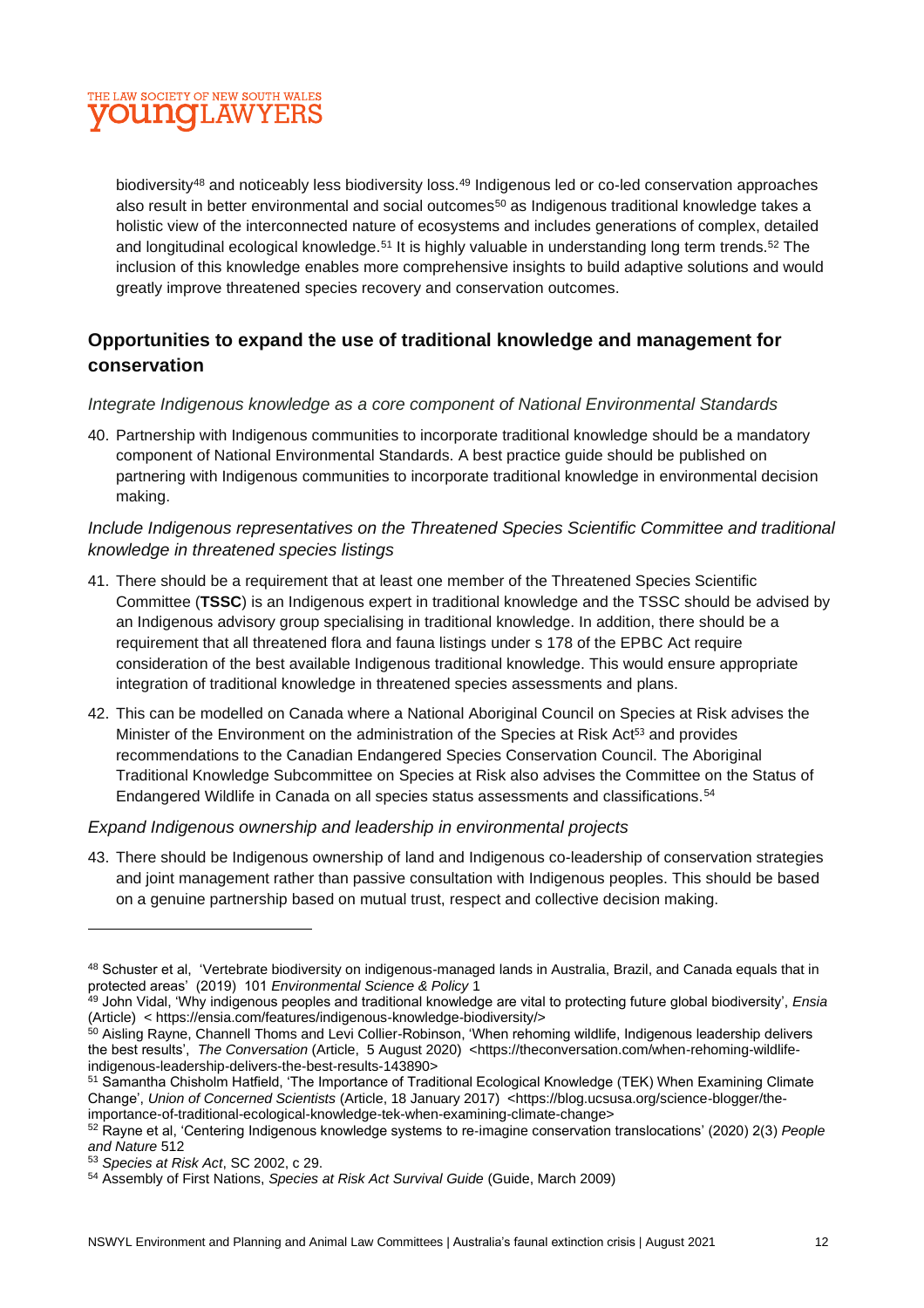### THE LAW SOCIETY OF NEW SOUTH WALES **young** LAWYEI

- 44. To this end there should be a formal partnership with First Nations controlled organisations for government-wide use of traditional knowledge. Indigenous ownership over lands should also be increased and Indigenous partnership should be mandated in all recovery and threat abatement planning. This includes Indigenous partnership and co-design throughout the entirety of a project including on objectives and success indicators, strategies, implementation and long-term monitoring and iterative management.<sup>55</sup>
- 45. There are many successful examples of this in other jurisdictions. The Marine Plan Partnership for the North Pacific Coast brings together the government of British Columbia and 17 First Nations to design and execute plans for use of marine resources.<sup>56</sup> In Aotearoa New Zealand, Maori and non-Maori practitioners are working together using Maori knowledge systems and genomic data to restore populations of native fish and indicators such as the Cultural Health Index are used.<sup>57</sup>

**Recommendation 6: National Environmental Standards should contain requirements to partner with First Nations communities in environmental decision-making (including recovery and threat abatement planning). A best practice guide should be developed to support these requirements.**

## **K. the adequacy of existing compliance mechanisms for enforcing Commonwealth environment law**

- 46. As it is currently drafted, the EPBC Act does not provide adequate compliance or enforcement mechanisms for the protection of Australia's fauna or their habitats. Notably, the Final Report found existing compliance and enforcement mechanisms to be 'ineffective', lacking in transparency and underresourced.<sup>58</sup>
- 47. As highlighted in the Final Report, the current reporting requirements do not cover all aspects of the Act and "resourcing constraints mean that the focus is on reporting to meet the bare minimum requirements, rather than monitoring and evaluation driving adaptive improvements over time." Concerns have also been raised in relation to the discretionary nature of some reporting provisions; s 171(1) provides that the "Minister 'may […] co-operate with, and give financial or other assistance to, any person for the purpose of identifying and monitoring components of biodiversity."
- 48. The cumulative effect of these limited and discretionary reporting provisions is significant. For example, Part 13 Division 5 of the EPBC Act provides for Recovery Plans for threatened species and ecological communities. There is no mandatory monitoring or reporting. As the April 2019 Interim Report highlighted, since the inception of the EPBC Act, "only 13 animal species have been removed from the Act's threatened species lists." As there is no formal process for determining whether Recovery Plans

<sup>55</sup> Rayne et al, 'Centering Indigenous knowledge systems to re‐imagine conservation translocations' (2020) 2(3) *People and Nature* 512

<sup>56</sup> Victoria Rawn Wyllie de Echeverria and Thomas F Thornton, 'Using traditional ecological knowledge to understand and adapt to climate and biodiversity change on the Pacific coast of North America' (2019) 48 *Ambio* 1447

<sup>57</sup> Rayne et al, 'Centering Indigenous knowledge systems to re‐imagine conservation translocations' (2020) 2(3) *People and Nature* 512

<sup>58</sup> Graeme Samuel, *Independent Review of the EPBC Act* (Final Report, October 2020) 147.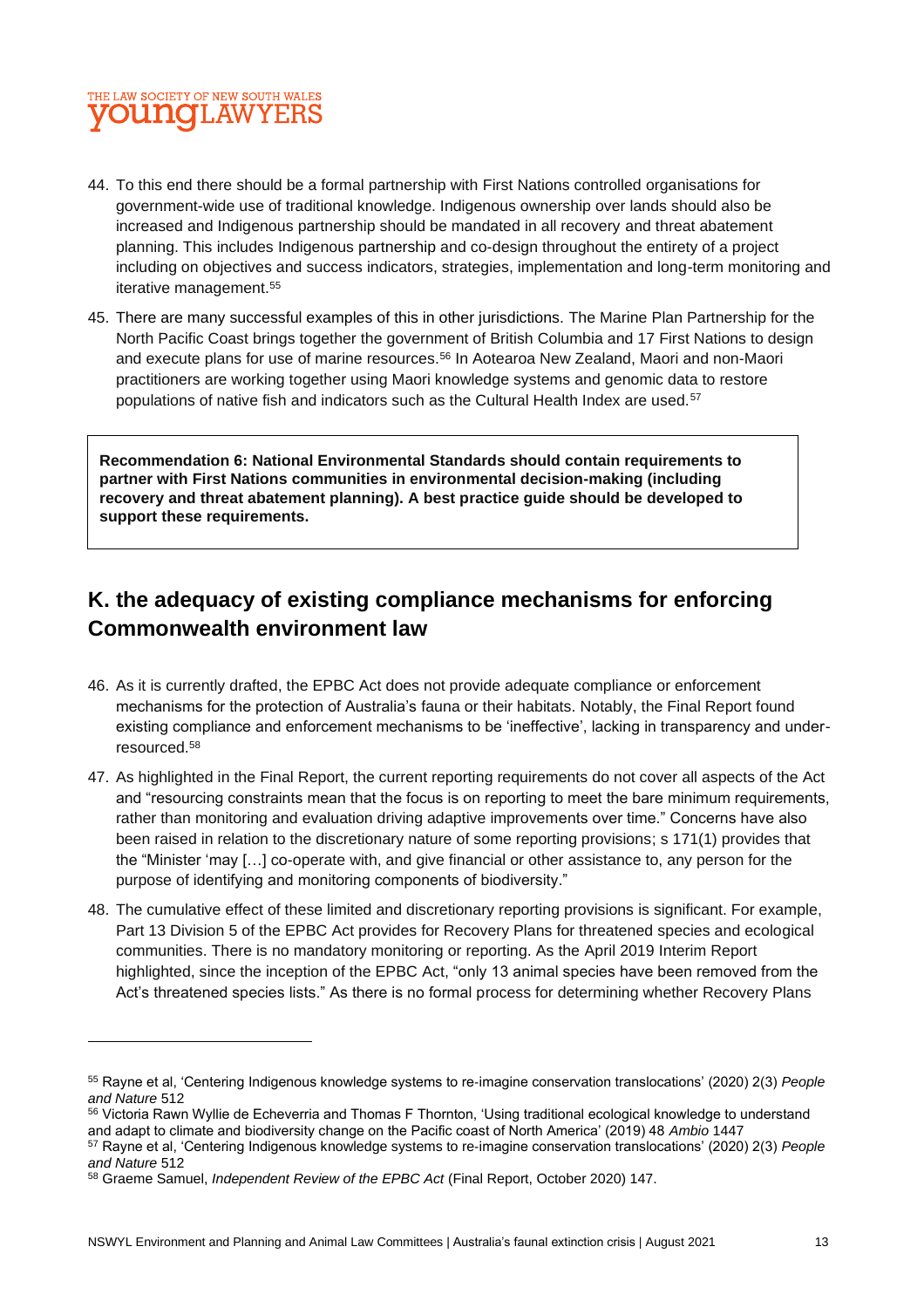

are sufficient or effective, there is limited capacity to adapt and update Plans which are failing to protect these species and communities.

49. Limited reporting requirements also restrict the development of a bigger-picture, cumulative understanding of biodiversity loss. The NSW Young Lawyers 2019 *Climate Change and the Law Policy Statement* declared a climate emergency and accepted the wide-ranging effects of climate change. The true extent and impact of these changes on biodiversity cannot be understood without detailed and extensive data. Effective monitoring and analysis would enable more accurate prediction and earlyresponses to emerging problems. It is also crucial for the creation of proactive, instead of only reactive, mechanisms.

**Recommendation 7: That in accordance with Recommendation 34 of the Independent Review, a monitoring and evaluation framework be created, and that it:**

- **1) be mandatory, comprehensive, coherent, transparent and ongoing,**
- **2) result in comprehensive publicly available information,**
- **3) be used to evaluate and appropriately update current and future processes, policies and goals, and**
- **4) Include the requirement that an annual statement is prepared by the Ecologically Sustainable Development Committee to the Environment Minister and the Environment Assurance Commissioner.**
- 50. Enforcement under the EPBC Act is currently administered by the Department of Agriculture, Water and the Environment (**DAWE**). This is problematic, as enforcement of the EPBC Act lacks political independence from Ministers.
- 51. Further, enforcement by DAWE is significantly under-resourced.<sup>59</sup> In Senate Estimates on 22 March 2021, officials from DAWE confirmed that there had been significant delays in EPBC Act assessments (some taking up to 3.5 years from referral to approval). <sup>60</sup> However, the introduction of 86 contractors to DAWE significantly assisted in reducing these timeframes.<sup>61</sup> While this may have been effective for clearing the backlog of assessments, it does not adequately address the problem of departmental funding and resourcing in the long-term.
- 52. Due to the lack of resourcing and transparency currently associated with enforcement of the EPBC Act, the Independent Review recommended that an Independent Office of Compliance and Enforcement be established.<sup>62</sup>
- 53. On 22 March 2021, independent MP Andrew Wilkie introduced the *Commonwealth Environment Protection Authority Bill 2021*, which seeks to establish such an authority. The Committees support the Independent Review's recommendation and the Bill as mechanisms towards better enforcement of Commonwealth environment law.

<sup>59</sup> Ibid 149.

<sup>60</sup> Commonwealth, *Senate Estimates*, Senate, 22 March 2021, 75.

<sup>61</sup> Ibid 59.

<sup>62</sup> Graeme Samuel, *Independent Review of the EPBC Act* (Final Report, October 2020) 153.